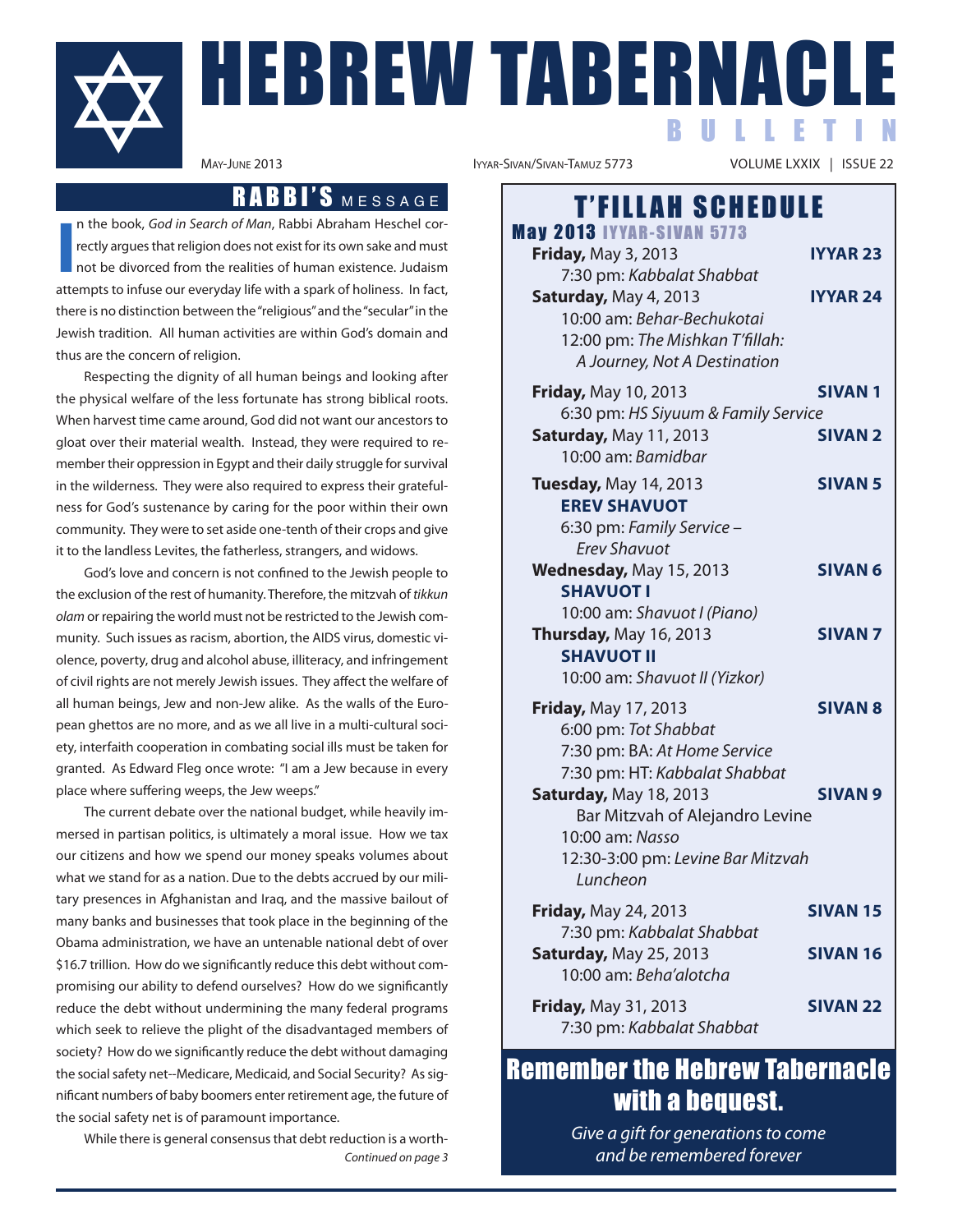

## **HEBREW TABERNACLE CONGREGATION**

A Liberal Congregation & Progressive Community Center

| RebJeff99@yahoo.com                                              |
|------------------------------------------------------------------|
|                                                                  |
| jfinkel@huc.edu                                                  |
| Dr. Robert L. Lehman, z"l Rabbi Emeritus                         |
| Margaret MoersWenigRabbi Emerita, Beth Am                        |
|                                                                  |
| mwenig@huc.edu                                                   |
|                                                                  |
| rselig@lycos.com                                                 |
|                                                                  |
| hamburg@nyp.org                                                  |
|                                                                  |
| jslcsw@aol.com                                                   |
|                                                                  |
|                                                                  |
| ren_27@rocketmail.com                                            |
|                                                                  |
| jeff.burak@gmail.com                                             |
|                                                                  |
| Lcytryn@gmail.com                                                |
|                                                                  |
| mark.hamburgh2@verizon.net                                       |
|                                                                  |
|                                                                  |
| susan_gellert@yahoo.com                                          |
|                                                                  |
| marxnewyork@gmail.com                                            |
| Richard Ehrenreich  Men's Club President                         |
| rehrenreichusa@nyc.rr.com                                        |
|                                                                  |
| presbetham@gmail.com                                             |
| Sheldon KoyHebrew School Principal                               |
|                                                                  |
| skhspr@gmail.com                                                 |
|                                                                  |
| htoffice@nyc.rr.com                                              |
| Rita Hamburgh Chair, Outreach & Membership Committee             |
| hamburg@nyp.org                                                  |
| Hannah Eisner Chair, Chesed Committee                            |
| HTchesed@gmail.com                                               |
|                                                                  |
|                                                                  |
| Harriet Bailer, Diana Douglas & Regina Gradess GoldWing Curators |
| EHBailer@aol.com;dianaddouglas@hotmail.com;                      |
| ReginaG99@gmail.com                                              |
| Web address: www.hebrewtabernacle.org                            |
| W<br>Published bi-monthly by the                                 |

Published bi-monthly by the Hebrew Tabernacle of Washington Heights 551 Fort Washington Ave. New York, NY 10033-1908 A Member of the Union for Reform Judaism

Deadline for inclusion in the July-August Bulletin is June 3rd Material received after that date will be held until the September-October issue. *htoce@nyc.rr.com*

## **T'FILLAH SCHEDULE**

## **June 2013 SIVAN TAMUZ 5773**

| Saturday, June 1, 2013<br>10:00 am: Shlach                                                                                                          | <b>SIVAN 23</b> |
|-----------------------------------------------------------------------------------------------------------------------------------------------------|-----------------|
| <b>Friday, June 7, 2013</b><br>7:30 pm: Kabbalat Shabbat                                                                                            | <b>SIVAN 29</b> |
| Saturday, June 8, 2013<br><b>Bat Mitzvah of Shira Saar</b><br>10:00 am: Korach -<br><b>Rosh Chodesh Tamuz</b><br>12:00 pm: Adult Ed with Rabbi Gale | <b>SIVAN 30</b> |
| <b>Friday, June 14, 2013</b><br>6:00-7:00 pm: Tot Shabbat<br>7:30 pm: Kabbalat Shabbat                                                              | <b>TAMUZ6</b>   |
| Saturday, June 15, 2013<br>10:00 am: Chukat<br>12:00 pm: Adult Ed with Rabbi Gale<br>7:00-9:00 pm: WHFC:<br><b>Meet the Filmmakers</b>              | <b>TAMUZ7</b>   |
| <b>Friday, June 21, 2013</b><br>7:30 pm: Kabbalat Shabbat -<br>Gay Pride (Lay-Led-R. Wenig/Piano)                                                   | <b>TAMUZ13</b>  |
| Saturday, June 22, 2013<br>10:00 am: Balak                                                                                                          | <b>TAMUZ14</b>  |
| Friday, June 28, 2013<br>7:30 pm: Kabbalat Shabbat -<br><b>Gay Pride</b>                                                                            | <b>TAMUZ13</b>  |
| Saturday, June 29, 2013<br>10:00 am: Pinchas                                                                                                        | <b>TAMUZ14</b>  |
|                                                                                                                                                     |                 |
|                                                                                                                                                     |                 |

**If you or someone you care about is hospitalized, ill, or needs some cheer, contact the Chesed Committee. Neglect is a shame, with everyone to blame.**

**Call the office at 212-568-8304 or e-mail us at HTChesed@gmail.com**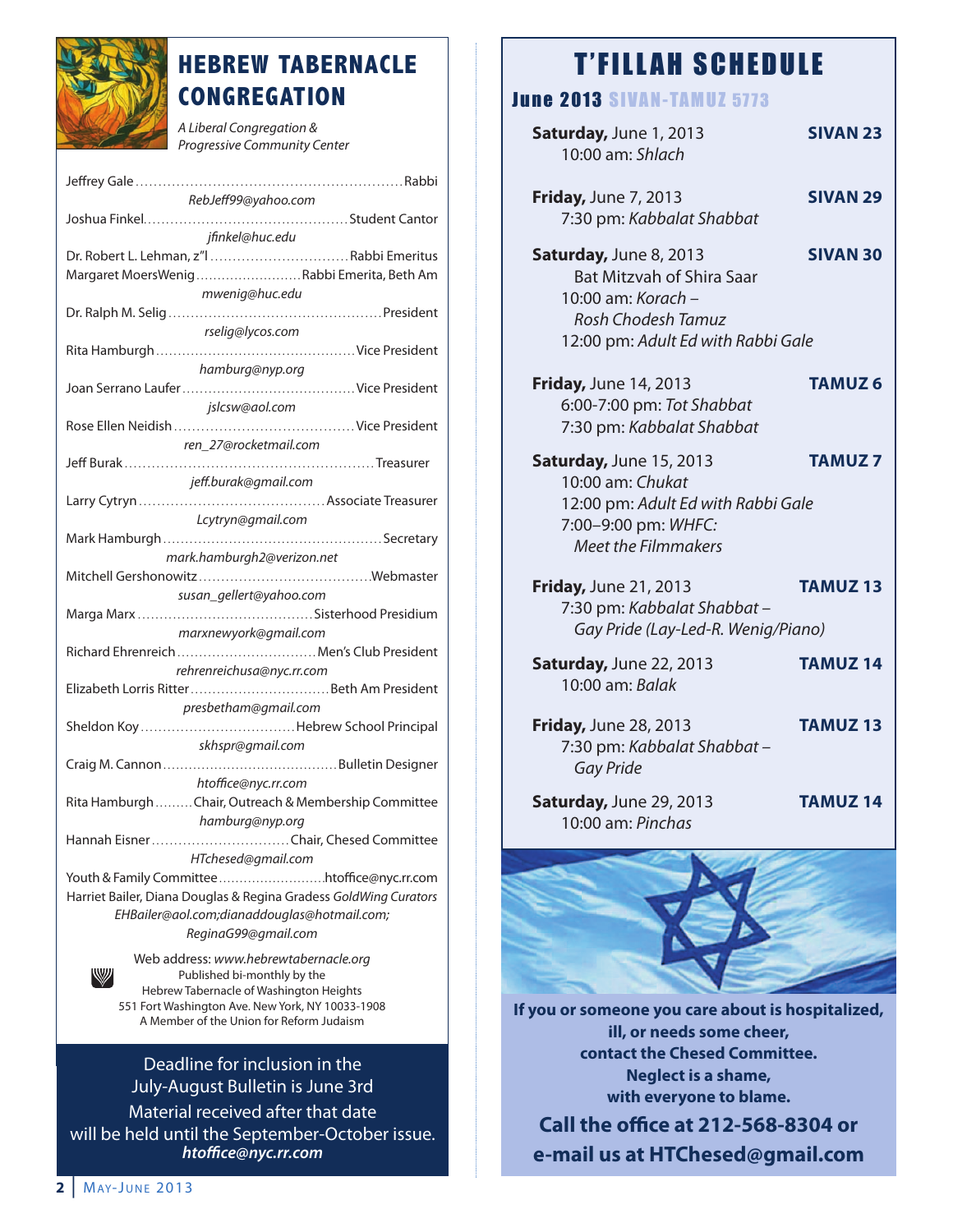#### RABBI'S Message

#### Continued from page 1

while goal, the raging debate is about methodology. President Obama and many congressmen would like to see a mixture of higher taxes, particularly on the wealthy, and prudent spending cuts. More conservative congressman would argue that higher taxes would slow the economy and propose steeper budget cuts, particularly in the area of social welfare. When a permanent budget is finally formulated and passed, it will be a compromise between these two principles.

While government must trim the fat off the budget and spend responsibly, it must ultimately invest in people. Massive poverty, from which millions of Americans can find no escape, a hurting middle class in which millions more live from pay check to pay check, high employment and declining job prospects for college graduates, and a deteriorating social safety net which forces older American to postpone retirement and which causes many seniors to wonder how to make ends meet, is unacceptable. Healthy societies flourish only when the disenfranchised are cared for and when there is a thriving middle class. As the late John F. Kennedy stated in his Inaugural Address: "If a free society cannot help the many who are poor, it cannot save the few who are rich."

Indeed, social action is an integral part of Jewish life. We commune with God not only by offering pious prayers, but also by performing mundane deeds such as feeding the hungry, caring for the sick, and burying the dead. The mitzvah of "tikkun olam", repairing our broken world, is not reserved for our political and religious leaders. The Torah commands all of us to be sensitive to the needs of people.

We shouldn't even leave everything to the Almighty. By confronting and struggling with the various social problems which plague humanity, all of us can bring the world closer to the coming of the Messianic Age. In the words of Rabbi Leo Baeck,"Redemption is not redemption from the world, but in the world, consecration of the world, realization of the kingdom of God."

#### REPORT AND THANKS FOR 2013 CONGREGATIONAL SEDER

**O**ur 2013 Congregational/Community Seder took place on the first evening of Passover, Monday March 25, 2013. As the consistent increase in the number of reservations over the last few years shows, it was a great success. We had 74 reservations, and attendees were seated at ten tables in our Social Hall. This year we even had simultaneous universal sign language translation of the service and Haggadah for the hearing-impaired.

So many of you participated in making the Seder a success, and I'd like to thank every one of you. First, all of you whose generous donations again kept the Seder affordable for those who might not otherwise have been able to participate. You made up the difference between actual costs and our price, as well as accommodating those with limited means and allowing a reduced price for aides and companions. Your donations have been listed in the Bulletin, but thank you again for your generosity.

Then, a thank you to all the hard-working members of the Seder Committee who made arrangements, dealt with caterers, and organized seating: Charlie Friedman, Ushi Kohlmann, Eva Feist, and Rita Leopold. Also, thanks to Lilli Friedman, Eva Leopold, and Diana Douglas who helped with the seating when Rita was sidelined by a fall.

Of course, many thanks also to Rabbi Jeffrey Gale and Student Cantor Joshua Finkel for their participation in planning and leading the Seder and singing. Congratulations also to both Rabbi Gale and Cantor Finkel for their impeccable timing, concluding our Seder well before 10PM.

Thanks to everyone in the office: Ruth, Susan, our "go to guy" Mike Klein, and, of course, Bernie Crystal.

Thank you to L'chayim Caterers for their usual fine food (it's been getting better every year), for their friendly and responsive service, and for reducing the wait for food to a minimum. They offered Pesachdicke chicken nuggests again as a "kiddie" meal, which may have accounted for the number of children we had as guests this year. They offered the popular vegetarian option and even gave us a choice of white or rosé wines.

Our gratitude to our President, Ralph Selig, for his leadership, encouragement and help in making this a festive evening; also to our board members for their ongoing support.

Not least, of course, thanks to all guests and non-members who can now appreciate what a friendly and welcoming group the Tabernacle members are. In conclusion, I can only repeat my invitation to everyone: Next year at the Tabernacle!

--Gary Thalheimer, Seder Committee Chair

| esh Youth Initiatives<br><b>Esteban Ramos, MSW</b><br>st 171st Street, New York, NY 10032<br>Executive Director<br>Phone (212) 781-1113 Fax (212) 781-1151<br>www.freshyouth.org                                                                                                                                                                                                                      |  |  |  |  |  |
|-------------------------------------------------------------------------------------------------------------------------------------------------------------------------------------------------------------------------------------------------------------------------------------------------------------------------------------------------------------------------------------------------------|--|--|--|--|--|
| January 2, 2013                                                                                                                                                                                                                                                                                                                                                                                       |  |  |  |  |  |
| Ruth Lillienstein<br>Hebrew Tabernacle Congregation<br>551 Fort Washington Avenue<br>New York, NY 10033                                                                                                                                                                                                                                                                                               |  |  |  |  |  |
| Dear Ruth.                                                                                                                                                                                                                                                                                                                                                                                            |  |  |  |  |  |
| On behalf of Fresh Youth Initiatives (FYI), its youth, and the community it serves, I'm writing to<br>thank the congregation - and in particular, CC Blackburn - for your recent donation of two large<br>boxes of board games for our program. We feel so fortunate to have great neighbors like the<br>Hebrew Tabernacle in the community and appreciate your thoughtfulness in reaching out to us. |  |  |  |  |  |
| The young people at FYI will certainly be putting the games to good use. We always have<br>assorted games and activities available for our "pre-service" time; this is an opportunity for our<br>youth participants to unwind after school before setting out to perform community service<br>activities, or to participate in academic or cultural enrichment programs.                              |  |  |  |  |  |
| Again, with appreciation, we thank you and wish you all a healthy and joyful 2013.<br>Sincerly<br>Esteban "Steve" Ramos, MSW<br><b>Executive Director</b>                                                                                                                                                                                                                                             |  |  |  |  |  |
| Carolyn Blackburn<br>cc:                                                                                                                                                                                                                                                                                                                                                                              |  |  |  |  |  |
| All contributions made to Fresh Youth Initiatives, a 50/(c)(J) non-profit organization, are fully lax deductible to the<br>extent allowable by law. No goods or services were received in exchange for this donation.<br>Tax I.D. #13-3723207                                                                                                                                                         |  |  |  |  |  |
| "Taking Responsibility For Things That Matter"                                                                                                                                                                                                                                                                                                                                                        |  |  |  |  |  |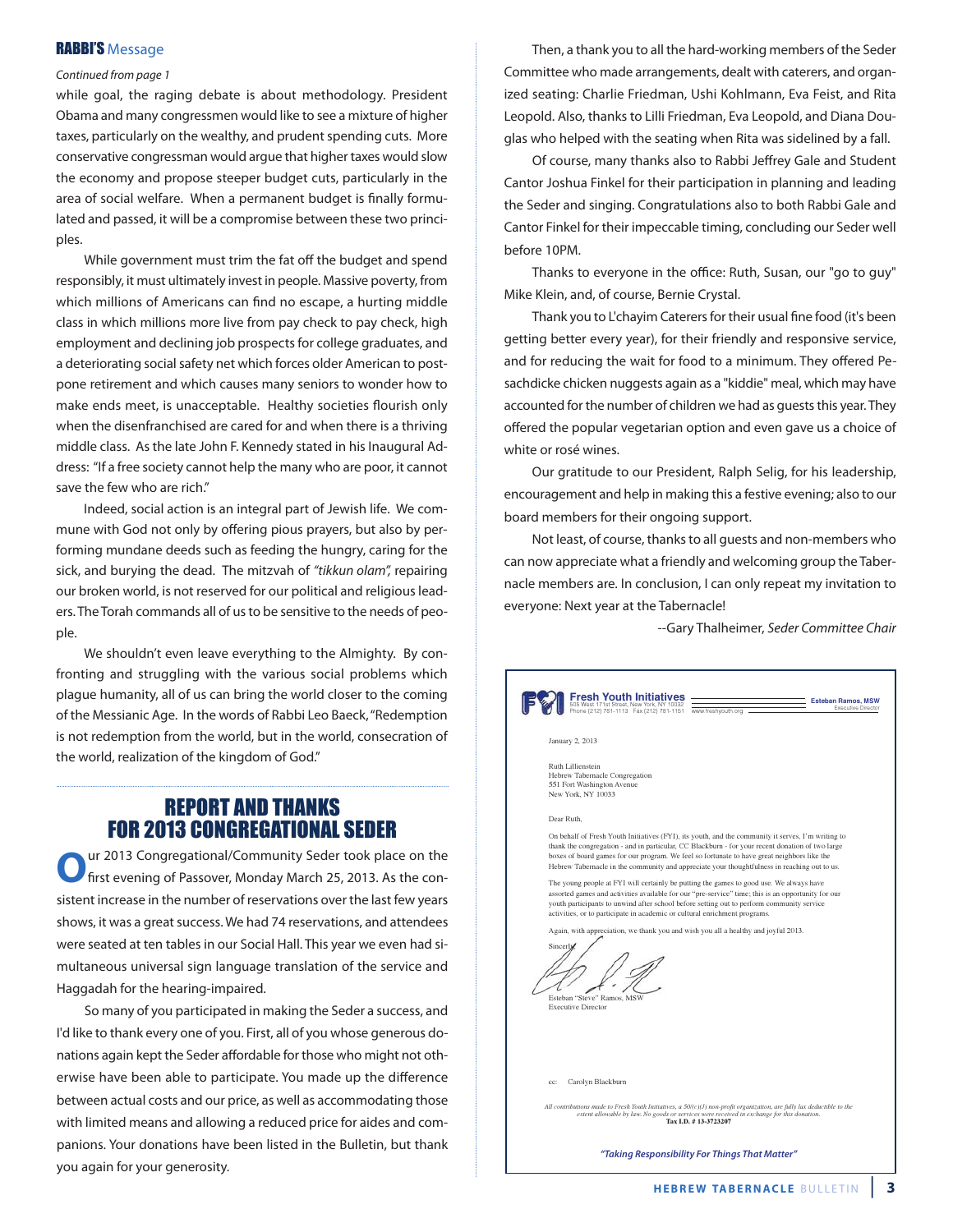## The Armin and Estelle Gold Wing Gallery of the Hebrew Tabernacle welcomes



#### **MAY AND JUNE, 2013**

Artist's Opening Reception Monday, May 6, 2013 • 7-8:00pm



### **The May/June Exhibition in the Gold Wing Gallery of the Hebrew Tabernacle is part of the Uptown Arts Stroll 2013!**

#### **ARTIST'S STATEMENT**

**W**atercolor artist Travis Poelle is a long time resident of the Hud-<br>Son Heights community who credits easy access to the Hudson River and the constant inspiration of Fort Tryon Park as major influences on his work. Travis often bases his compositions on photo-



Though largely self-taught, Travis studied briefly at the Art Students League of New York and also with several private instructors. This current exhibit displays subject matter from New York City, New Orleans, and Central California.

This exhibit will be open from May through June, 2013. **Some paintings may be for sale. Please discuss this with the artist. Hebrew Tabernacle receives a special donation from each purchase. Meet our artist, Monday evening, May 6, 2013 from 7:00 to 8:00 pm.**

#### *PLEASE NOTE:*

The Gold Gallery will be closed during July and August, 2013, for renovations.



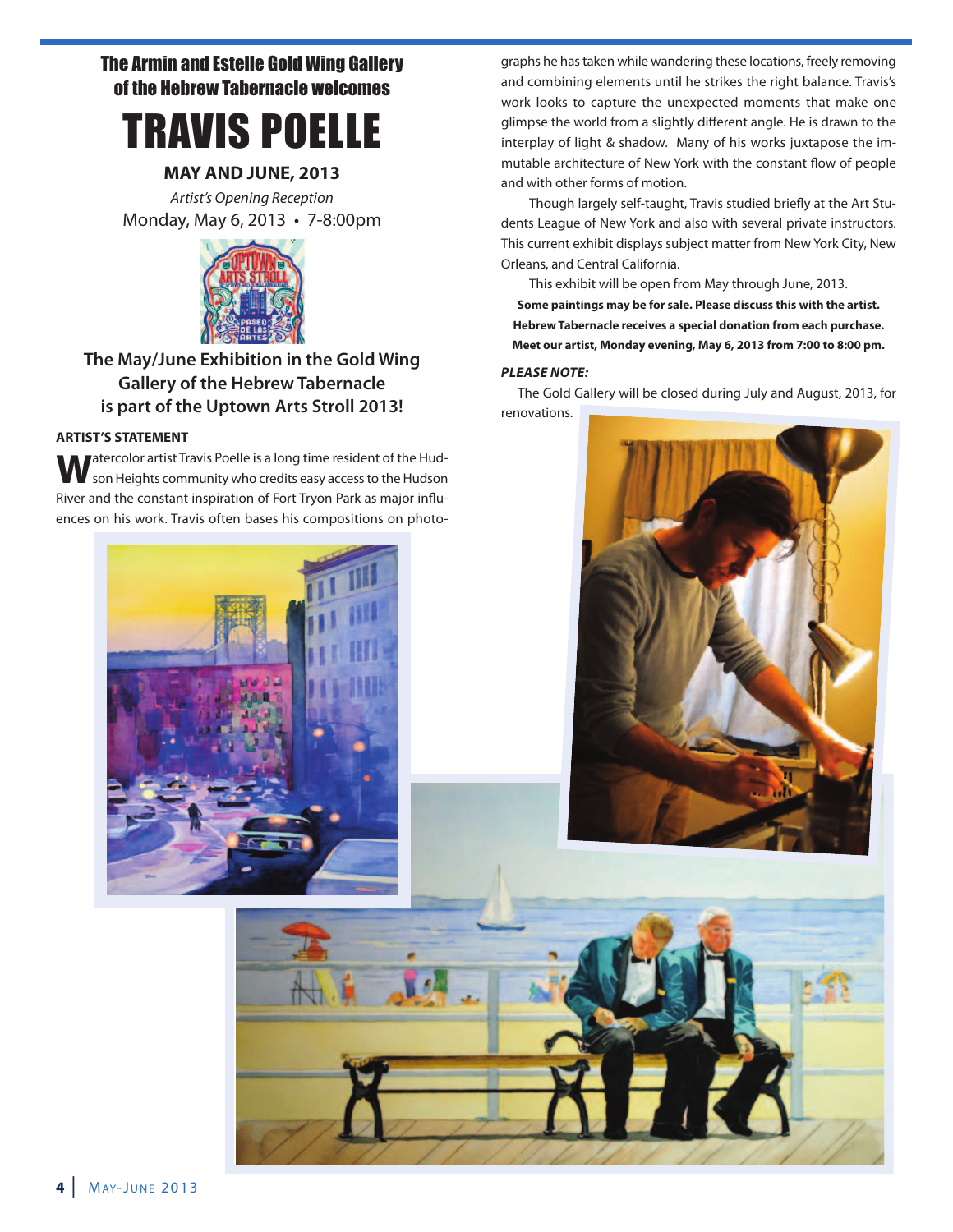## **THANK YOU**

#### **WE GRATEFULLY ACKNOWLEDGE THESE RECENT CONTRIBUTIONS:**

#### **CANTOR'S DISCRETIONARY FUND**

received a donation from…

#### **CLERGY ASSIST FUND**

received a donation from…

#### **GENERAL FUND**

received a donation from…

Gertrude Frankel in memory of Erika Kramme Charles & Lilli Friedman in memory of Edith Friedman

Mike Klein **for Kol Nidre for Kol Nidre** 

Lois, Brynne, and Ivy Lehner in honor of Edward Lehner's very special 80th birthday

Hebrew Tabernacle Sisterhood to cover clergy payroll costs for the months of March and April, 2013

תוחה רבה

Anonymous for General operating support

Mrs. Harriet Bailer in honor of using the Social Hall to sing liturgical music with David Feinberg in honor of "the elegant white haired women from their 80's to their early 100's who adorn the Bima on Shabbos morning as they gracefully participate in the Torah service." Hildegard Bachert in memory of the Yahrzeit of Gustav and Frieda Bachert Jeff & Marjorie Bauml in memory of the Yahrzeits of Ada Speyer & Eugenie Seligsberg Jeff & Marjorie Bauml in memory of the Yahrzeit of Mildred Shultz Helen Benson in memory of the Yahrzeit of Dr. George Benson Karen Berk in honor of Helen Benson's special birthday Nuta Bery-Chmukh in memory of the Yahrzeit of Eric Fourier Helen Blumenthal in memory of the Yahrzeit of Ruth Rosenthal Bernard R. Crystal in memory of the Yahrzeit of Harry Crystal Sara Daniels in memory of the Yahrzeit of Judge Charles Horowitz Nina Edwards in memory of the Yahrzeits of Donald Edward and Lore Emanuel Mario A. & Johanna J. Eisenberger in memory of the Yahrzeit of Meta Hermann Eva B. Feist in memory of the Yahrzeit of Clara and Artur Sittenmann Eva B. Feist in memory of the Yahrzeits of Bernard and Herbert Feist Daniel Fleshler in honor of using the Social Hall to sing liturgical music with David Feinberg in honor of the marriage of Alan to Gabriella Mitchell Gershonowitz and Susan Gellert in honor of Jesse Weiss's Bar Mitzvah Barry & Irene Gilbert in memory of the Yahrzeit of Nathan Maier Alfred Goldstrom in memory of the Yahrzeit of Franziska Goldstrom Helga R. Gutmann in memory of the Yahrzeit of Louis Gutmann Mark & Rita Hamburgh in memory of the Yahrzeit of Traude Hamburgh Mark & Rita Hamburgh in memory of the Yahrzeit of Jenny Hamburgh Mark & Rita Hamburgh in memory of the Yahrzeit of Celia Klein Allen Hirsch in memory of the Yahrzeit of Herman Heidelberger Kathe Jonas in memory of the Yahrzeit of Erna Loewenstein in honor of Ralph's birthday Eric Koesterich in memory of the Yahrzeit of Walter Lesser Jean Koesterich in memory of the Yahrzeit of Ilse Lichtstern Sharon Lehman in memory of the Yahrzeit of Charlotte Tucker Ruth Levi **All Accords** Flowers for Passover and Ruth Levi and Ruth Levi and Ruth Levi and Ruth Levi and Ruth Levi and Ruth Levi and Ruth Levi and Ruth Levi and Ruth Levi and Ruth Levi and Ruth Levi and Ruth Levi and Ruth Sandra and Jack Levitt in memory of Ernst Lilienstein Mortimer Lorber in memory of the Yahrzeit of Sigmund Levin Nina Nesher in honor of using the Social Hall to sing liturgical music with David Feinberg Peter Oestreicher in memory of the Yahrzeit of Elsie Oestreicher Kristine M. Rogers in memory of the Yahrzeit of Traude Hamburgh and in appreciation for Victor Glass's Zohar Class Rita Rosenthal in honor of Aliyahs Edward Schachter in memory of the Yahrzeit of Leo and Simon Schachter

Continued on page 6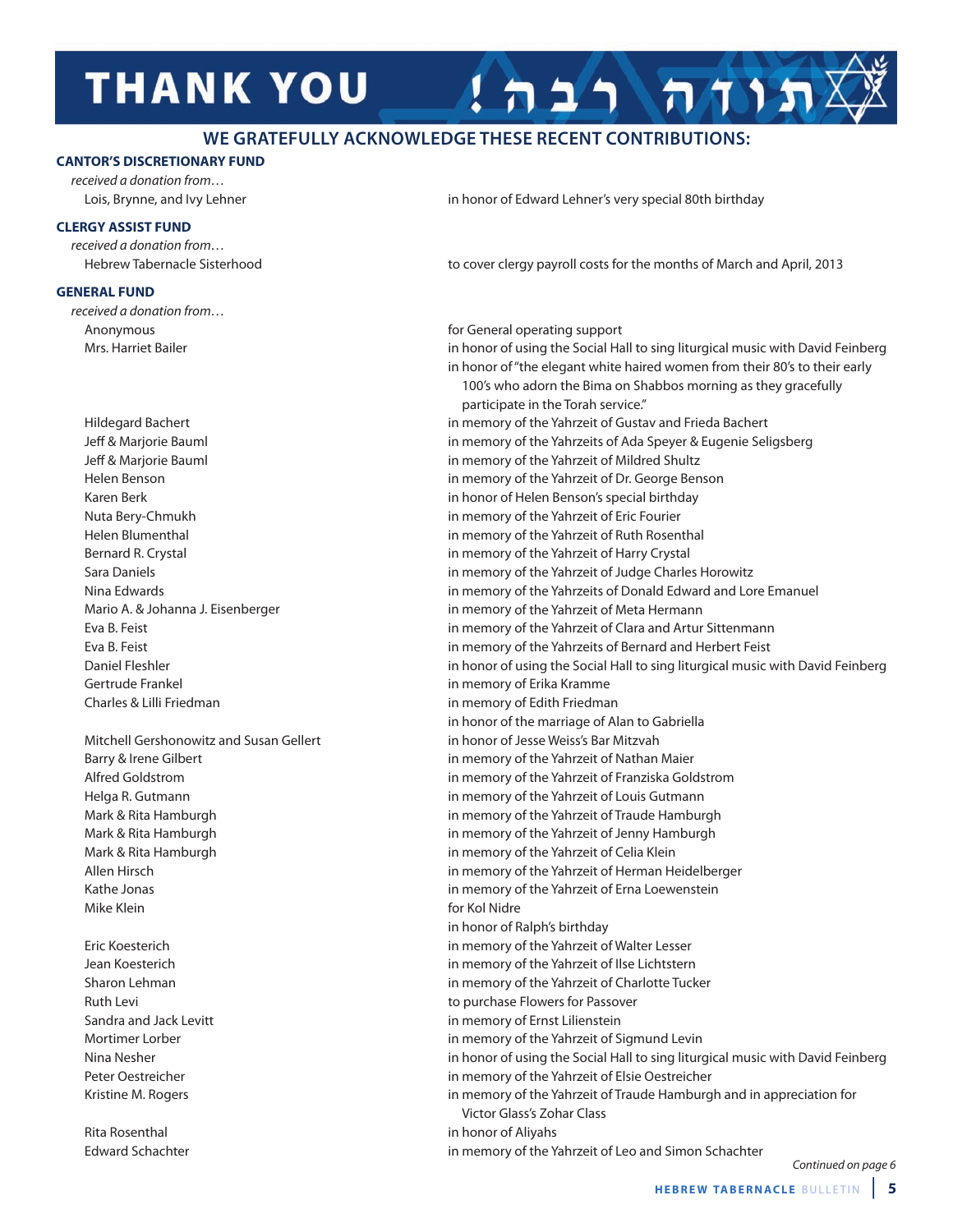## **THANK YOU**

#### **DONATIONS**

Continued from page 5

#### **LIBRARY FUND**

received a donation from…

#### **MISHKAN T'FILLAH FUND**

received a donation from…

#### **PRINCIPAL'S DISCRETIONARY FUND**

received a donation from… Elise Cagan Mitch Gershonowitz and Susan Gellert in honor of Shelly Koy Clarice Hausman

Nina Nesher

#### **RABBI'S DISCRETIONARY FUND**

received a donation from…

#### **SEDER FUND**

received a donation from…

#### **SISTERHOOD**

**6** | MAY-JUNE 2013 received a donation from… Tillie Falkenstein in appreciation

Yona & Stanley Schloss in memory of the Yahrzeit of Martha and Sol Light Louis & Sylvia Alice Schulman in memory of the Yahrzeits of Ruth Wolf Ehrlich and Gunther Ehrlich Jane Schwenger in honor of using the Social Hall to sing liturgical music with David Feinberg Madeline Secunda in memory of the Yahrzeit of Leo Secunda Thelma Silber in honor of the Bar Mitzvah of Jesse Weiss Gerald Sonnenfeld in memory of the Yahrzeit of Otto Sonnenfeld Rudolph Steinhardt in memory of the Yahrzeit of Siegfried Steinhardt Gary & Miriam Lacob Stix in memory of the Yahrzeit of David Lacob Ursula Strauss in memory of the Yahrzeits of Paul Kohlmann and Paul Strauss Suskram Family Foundation in memory of the Yahrzeit of Thilla Suessel Herbert- E. Suzanne Susskind in memory of the Yahrzeit of Dorothy Gabriel Gary Thalheimer **in memory of the Yahrzeit of Gretel Thalheimer** in memory of the Yahrzeit of Gretel Thalheimer Susan Wertheim in memory of the Yahrzeit of Manya Kaplow Gerald Zobel in memory of the Yahrzeit of Max Gary Thalheimer **in honor of Ralph Selig's special birthday** in honor of Ralph Selig's special birthday

תוחה רבה

Beatrix Dinitz Annual Library Fund donation

Sharon & David Weiss Silber Mishkan T'filah Fund - our new prayer books, 3 bookplates

Michael Kassin "Thanks for the aliyah and for prayers on behalf of my late brother, Bob Kassin." Paula Loscocco and a memory of her parents

Sharon Silber and David Weiss in appreciation of the Rabbi's services Harriet Bailer in honor of Pesach and the Spring

Laura Altschuler to support the annual community seder Mrs. Harriet Bailer, the support the annual community seder Hilda Blum to support the annual community seder Diana Douglas **the support the annual community seder** to support the annual community seder Gertrude Frankel to support the annual community seder Barbara Futterman to support the annual community seder Clarice Hausman to support the annual community seder Ursula Kohlmann to support the annual community seder Eve Leopold to support the annual community seder Ruth Levi **Accord 2012 Ruth Levi Constructs** to support the annual community seder Paul & Kathryn Ruby Roth to support the annual community seder Gary & Miriam Lacob Stix to support the annual community seder Julia Weisenberg to cover the cost of the American Sign Language Interpreter at the community seder

llen Gross in memory of Erika Kramme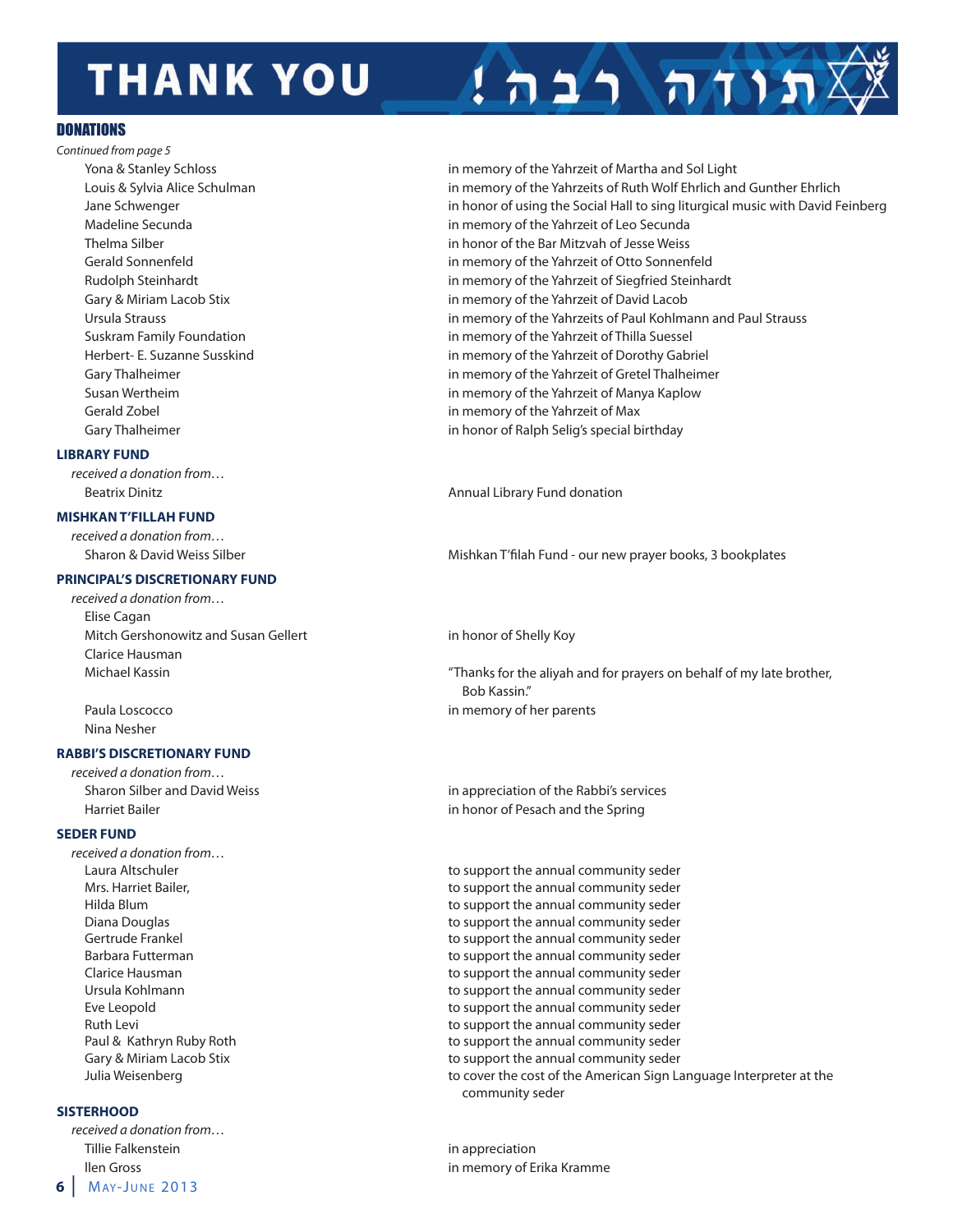

## MEET OUR BAR MITZVAH ALEANDRO LEVINE MAY 18, 2013

**A**lejandro Levine is an 8th-grader at PS/IS187, where his favorite subjects are social studies and science. Attending a local school has allowed him to develop a close circle of friends in the neighborhood. He loves talking sports with his buddies—especially football and basketball. Alejandro is a passionate fan of the NY Giants and the NY Knicks, and is also into college teams—especially LSU, Ohio state, Syracuse, and the Florida Gators. He loves sports statistics and the history of sports—if you need to know who was MVP of Super Bowl III, he's the guy to ask.

Alejandro has attended the Tabernacle Hebrew School from Kita Aleph all the way through Hebrew High School, and he feels lucky to have had many great teachers there. He attended Camp Ramah at Nyack for several summers, and last year went to Crane Lake Camp, where he had an amazing experience; he can't wait to return this summer.

In selecting his community service project, Alejandro was inspired by his grandmother Adele, who has been volunteering at a soup kitchen in Baltimore for many years. He choose to do his service at Mary House on the Lower East Side, a soup kitchen where most of the clients are homeless men. He enjoyed getting to know both his fellow volunteers and the clients, and felt he learned a lot from everyone.

As part of his bar mitzvah service, Alejandro is participating in the Remember Us project, in which he is paired with a boy who died in the Holocaust before he could become a bar mitzvah. Alejandro is honoring Vova Yekelchik who died in the Minsk Ghetto in 1942 at the age of four.

Alejandro has been to Puerto Rico countless times to visit his mom's family, and he is fluent in Spanish. His grandfather on his dad's side recently passed away, but Alejandro felt lucky that he was able to chant his Torah portion to his grandad over the phone in his final days.

Alejandro is excited to have been accepted to Harvest Collegiate High School, an innovative new public school on 14th St. Despite the fact that he and his little brother Daniel are very different, they have a lot of fun together and are extremely close.



## MEET OUR BAT MITZVAH SHIRA SAAR JUNE 8, 2013

**S**hira Saar is currently in the eighth grade at **S**<br>PPS/IS 187 and will attend Beacon High School in the fall. Shira loves sports, especially basketball, and she has played in co-ed and girls' basketball leagues since she was seven. She had her first sleep-away camp experience last summer at URJ Crane Lake Camp and is looking forward to going back this summer.

She has always had a special affinity for her Hebrew name, Shira, which is also her name in English. Shir means song or poem in Hebrew, and Shira enjoys listening to music, singing in the shower, and reading and writing creatively. She has been studying graffiti art, and she loves to draw and make art out of found objects; she can make just about anything out of pipe cleaners! Science is Shira's favorite subject and she aspires to be an architect one day.

Shira regularly donates her time to help out in her school and in her community. She averages eight hours a week helping in her school's main office, assists teachers after school, and also volunteers at most school and PTA events by setting up, selling refreshments, helping with childcare, and cleaning up afterwards. She often volunteers at the Hebrew Tabernacle, including at Hebrew School events, the Purim Carnival, the building of the Sukkah, and the Rummage Sale.

The Torah portion Shira has chosen is called Korach and she is enjoying the study and preparation for her Bat Mitzvah. Shira wants to learn to speak Hebrew more than any other language. She last visited Israel as a very small child and hopes to be proficient in Hebrew by the time she visits Israel again.

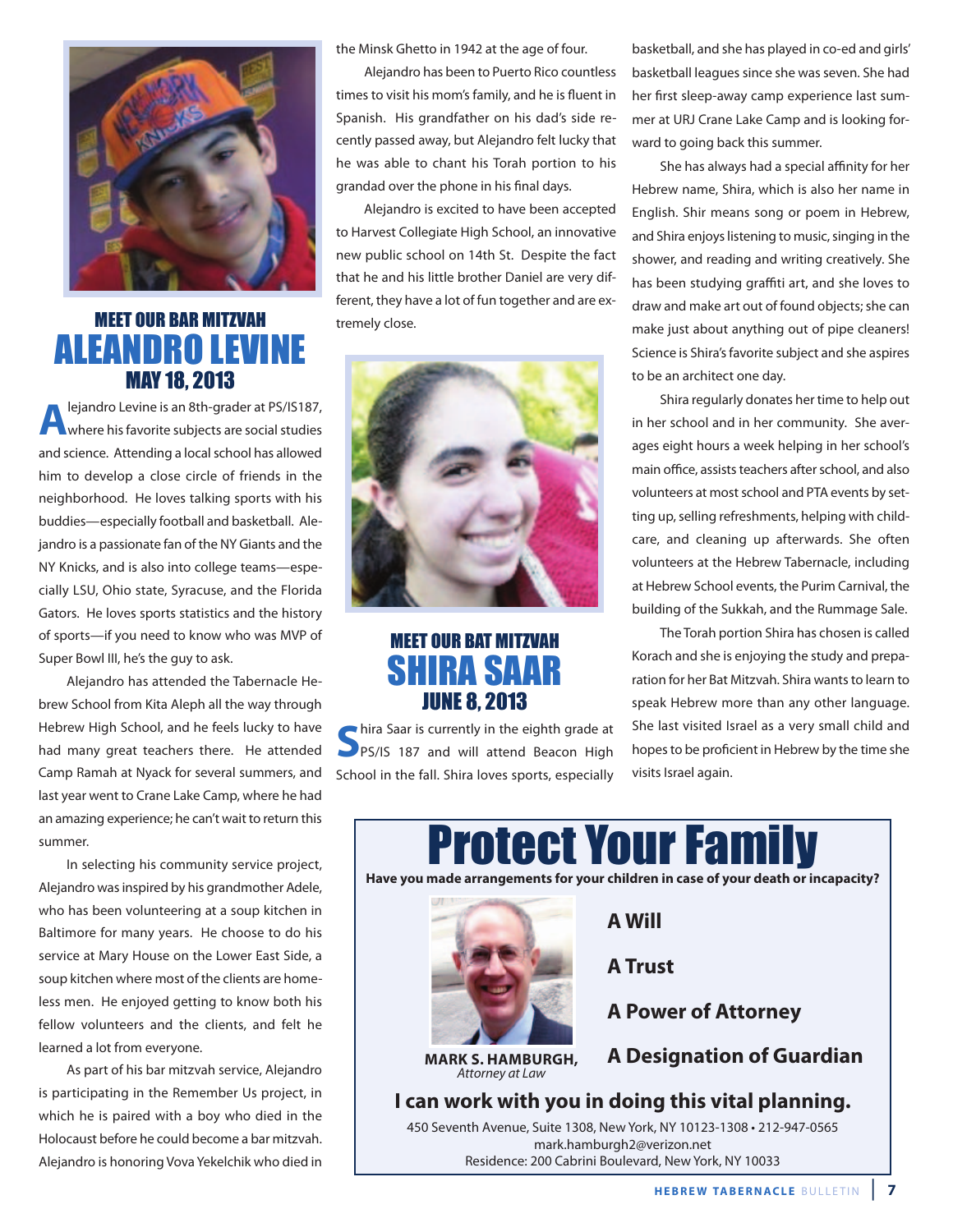### **IN MEMORIAM**

In grateful memory of the departed whose names are taken from the records of Hebrew Tabernacle and Beth Am and which appear on a separate weekly Yahrzeit list. It is our minhag to read Yahrzeit names at the Shabbat services following the date. **If you would like a name read,** please call the office in the preceding week.

#### **YAHRZEIT LIST**

#### **May 3 & 4, 2013**

Moses Barth Julius Baum Karl Baum Dr. George Benson Harry Donish Fred F. Duhan Georg Feibel Max E. Fischler Judith Frank Isolde Froehlich Dorothy Gabriel Rita Greenberg Israel Grinstein Tilde Gruenebaum Albert Heilbronn Alice Hoexter Eva M. Huvos-Lowenthal Josef Israel Herman Kohlman Dora Kohon Allison Krause Mildred Kutell Ray Lewis Catherine Mable Ernest May Sessy Mayer Jeff Miller Zacharias Mode Robert A. Muller Lorraine Fay Myerson-Anderson Katherine Neumann Alfred Regensburger Max Regensburger Elise Rothschild Edith Rubino

John Rubino Sandy Scheuer Bill Schroeder Toni Simon Rudy Simonstein Fred Stacy Annie Stiefel Ray Weigert Alex Weinheim Gertrude Wittner **Judit Wolff** Sidney S. Wolff

#### **May 10 & 11**

Howard Russell Bloom Irving Blumenkranz Max Buchdahl David Davis Nanny Eichenberg Margaret Falk Sylvia Fein Moritz Felsenthal Mary Katz Frankel Lina Friedmann Julius Gabriel Roberta Maxine Gold Trude Goldsmith Jenny Hamburger Solomon Hamburger Salomon Heiman Siegfried Herrmann Ludwig Hertz Elsie Hess Flora Himmelweit Adolph House Kurt Levi Moshe Levin

John J. Loebmann David Lomnitz Herbert Marcus Ida Marx Harry Metz Doris Weisberg Naftulin Julius Oettinger Babette Oppenheimer Erna Rubel Rose Solow Helen Sommer Leah Sommers Max Stadthagen Minna Steinberg Ludwig Steinmetz Hilde Stern Joan Stern Sally Stiefel Bertha Strauss Ruth Strauss Maier Uhlfelder Amelia Wallach Anna Weigert Trude Lorch Weinberg Irene Rebecca Weiss Jean Wolf

#### **May 17 & 18**

Gunther Baum Walter Berliner Benjamin Blum Amy Breth Theresa Cohen Bertha Feist Johanna Frank Julius Friedman Henry Fromm Minnie Goldwater Louis Gottfried Hilda Hamburger Ida Herz Robert Hoffman

Emanuel Horowitz Dr. Benno Kastan Paul Klopfer Albert Knoepfler Rolf Kramme Fred M. Kulb Minnie G. Lessler Annie Leysersohn John Loscocco Samuel Marshall Simon Marx Max Mayer Della Michael Max Michel Helen Morris Dorothy Oppenheimer Iwan Pels Sally Pollack Fred Popper Leopold Rubel Lotte Samuel Arno Saul Albert Schaye Leo Schiff Kurt Schiftan Ilse Schloss Johanna Schueller Leonore Schulz Rose Seaman Ross Secunda Mildred Shultz Maurice Silver Larry Steiner Richard Sternheimer Miriam Ullman Sophie S. Weill Olga Wellisch Ruth Zizmor

#### **May 24 & 25**

Berthold Adler Jacob Cohen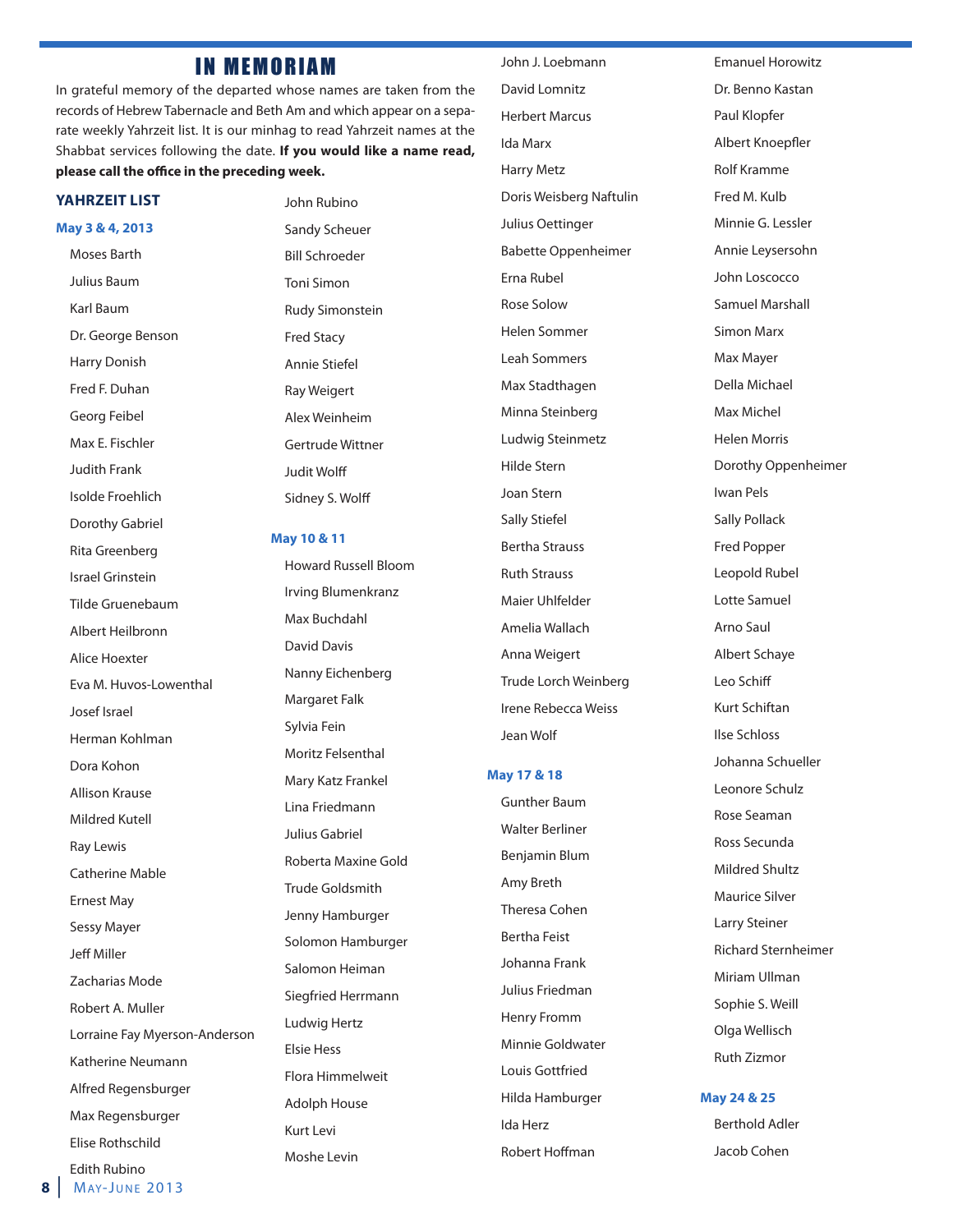Irwin Stutz Ebel Martha Ehrmann Sarah Fox Hansi Fraenkel Willi Frenkel Julius Froehlich Suzanne Hirsch Galimir Abraham J. Golieb Alma Gutman Gertrude Haas Ann Hamburger Loucele Horowitz Jacob Jacob Ellen Kahn\* Henry C. Kellman Celia Klein Jacob Klopfer Benno Korpner Richard Kracko Clara Gerda Kronenberger Gerd Leven Martin Levin Lilly Levy Pauline Lubetzky Paul Marx William Nadelman Helen Reiner Walter Riess Hannah Rosen Harry Rothschild Lotte Schwarzschild Jean Stern Rita Stern Clarence H. Teller Gretel Thalheimer Marion Weindling Lina Wolf

#### **May 31 & June 1**

Arthur Anschel Ida Baer Joseph Richard Baschkopf Jacob Benwitt

Continued on page 9

Lily Bielitz

#### **YAHRZEIT**

Continued from page 8 Helena Brandis Augusta Collin Dora Dahlberg Leo David Alice Federmann Hilde Goldstrom Curt Herz Morris Imbrey Gussie Israel Jules Jacobs Samuel Jacobson Fred Kaumheimer Henry Lauer Elsie Lazarus Herbert Lehmann Abraham Levy Erika Levy Gerta Levy Elaine Neuburger Eva Neufeld Hilde Neugass Justin Neumann Annie Oberst Helene Ochs Charles Ockun Dr. Bruno Reinemund Margot Reis Ernst Riess Sigmund Rosenberg Martin Rosenfeld Melie Roth Eva Rothschild Jesse Rothschild Joseph C. Samuels Rose Schachter Richard Schorsch Moses Schott

Carrie L. Straus Erich Suran Herman Wallstein Louis Wiersch Birdie Wohlgemuth Adele Wolf Rosa Moritz Wolf **Berthold Wolff** 

#### **June 7 & 8**

Alfred Adam Elizabeth Alexander Sophia Arndt Elli Baer Else Bloch Mina Blum Morris Dessauer Julius Erle Gertrud Frank Fred Fried Nathan Gordon Henny Hamburger Fred Hamlet Alice Koppel Ellen Leipzig Lena Levy Robert Alan Levy Robert Ward Levy Sylvia Marcus 1st Lt. Herbert Jos. Marks Fritz Marso Leopold Maxamin George Meseritz Anna P. Meyers Fannie Mode Belle Nadelman Dr. Eric Allen Nordlinger Norbert Pollack Auguste Pomper Ilse Reinemund Max Rosenzveig Benjamin Salinger

Harold Salmon Benjamin Schachter Berta Schachter Sara Schonholtz Julia Schwarzbaum David Silverman Artie Stanford Ilse Stern Dr. Eric Stoerger Emma Strauss Eli Swidler Stella Teichner Leonard Teller Sallie Teller Joan Toggitt

**June 14 & 15**

Caroline Ullmann

Reuben Batt Beatrice Bernstein Max Blumenthal Alfred B. Cornell Flora Duhan Lawrence Roger Elliot Fred Fels Sophie Freimark Karl Friedman Sally Glauber Nelly Goldschmidt Martha Gruenewald Ruth Grunewald James Haines Rosa Heimann Lore Hertz Caroline Herzog Charlotte Hesse Lore Kadden Gertrude Katz Rabbi Dr. Robert L. Lehman Eugenie Levite Matvei Magasiner Continued on page 10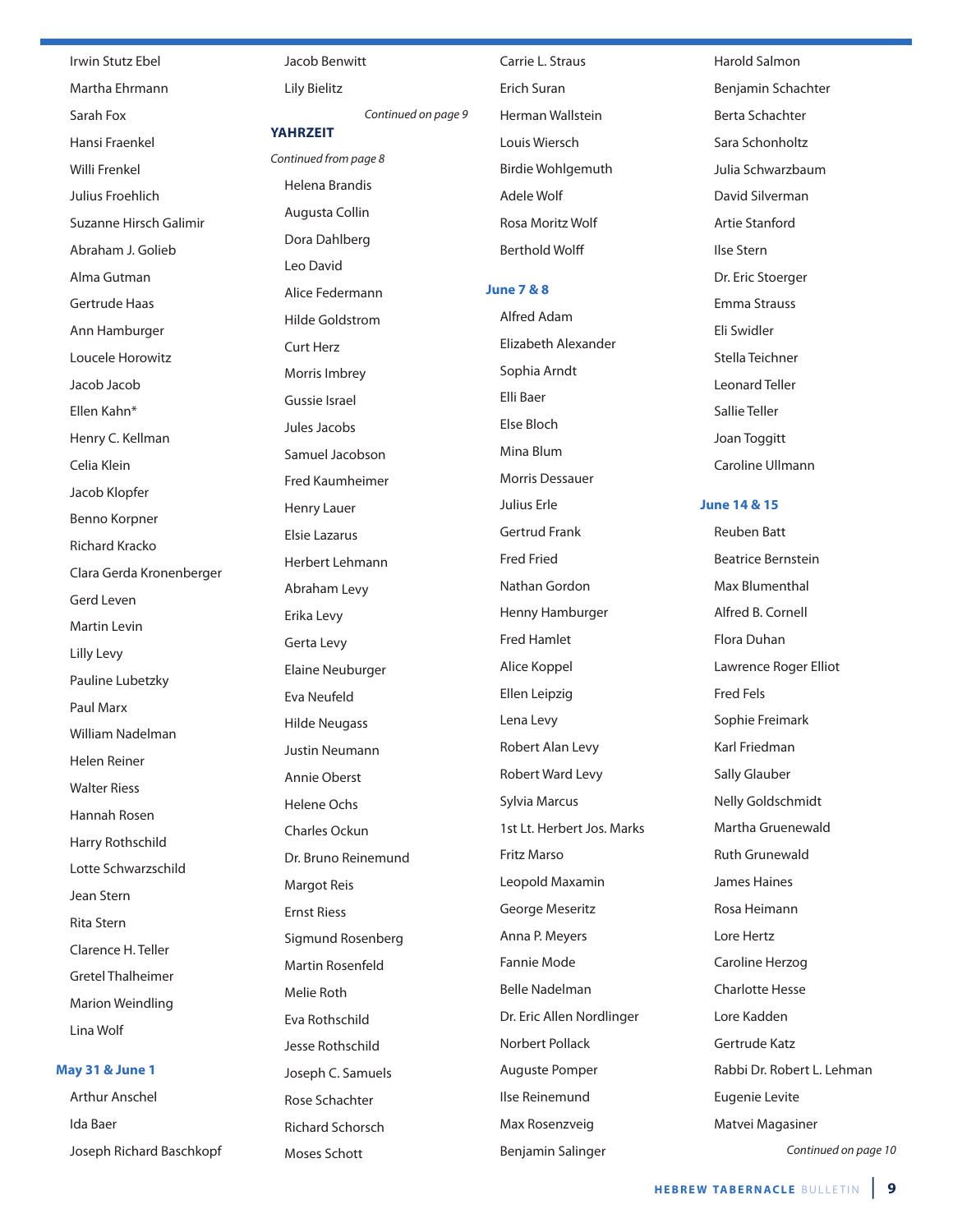#### **YAHRZEIT**

Continued from page 9 Ilse Mayer Nathan Morgenroth Herta Nathan Sophie Ottenheimer Esther Pepper Lilly Popper Emil Simon Erna Speier Rosa Stiefel Frieda Uhlfelder August Wolf Irene Wolf

#### **June 21 & 22**

Lothar Adler Sophie Adler Alfred Altstaedter Herbert Austern Anna Balicera Joseph Barber Gerda Berlin Claire Biermann Henrietta Boehm Bess Briskie Louis Brunngesser Samuel Charig Emanuel Collin Theresa Diamant Rose Dominic Alan M. Freedman Martha Freudenberge r Joseph Gold Isidore Greenberg Caroline Gretzer Susi Grunfeld Isaac Carl Heidenheimer Alfred Himmelweit Frederic Hirsch Esther Horowitz Augusta Jacobs

Julius Kahn Auguste Kastan Max Kleinbaum Harry Major Kurt Marchfeld Mark Martinez Anna Marx Alfred Mendel Dora Meyer Samuel Nemlich Emanuel Neubrunn Adele Polak Benno Reutlinger Julius Roos Regina Salomon Ernest Schlein Martha Schlesinger Rosa Selinger Sarah Ethel Simon Ernie Feitler Stern Ludwig Weingarten

#### **June 28 & 29**

Artur Bodenheimer Fred Brinitzer Rosa Buchdahl Max A. Caine John Coster Betty David Harry Dlugatch Peter I. Engelhart Sol Gersch Henry Gerstle Leo Goldstrom Gerard J. Hagen Rosel Herz Frederick Hoexter Minnie Israel Gerda Jakobsberg Bernard Jonas Isidor Kahn Theodore Leiser

Emma Meyer Toni Meyer Berta van Moelken Martin Neuburger Theodore Ochs Oskar Oppenheimer Greta M. Pick Dr. Tobias Rosenbluth Max Salomon Erich Scheibe Gerald Schlesinger Aida Schneider Gerda Schuster Susi Smith Dr. Alice Spiegel Fanny Steinharter Alfred Stern Dora Stokes Julius Strauss Fred Wittner Willy Wurzburg

#### **July 5 & 6**

Gusti Abraham Greta Pecker Bauer Herman Blumenthal Ernest Caspary Lena H. Cirker Siegfried Collin Hattie E. Davis Alice Dreifuss Bertha Elias Siegfried Frank Abraham Garfunkel Mac Greenbaum Nathan A. Greenberg Eugene Hamburger Carla Heilbut

Dr. Hans Hesse Rosa Heyman Ella Hirsch Robert S. Hirschler Joseph Isner Theodore Israel Nathan Jerome Louis Kirchheimer Erwin Koppel William Koy Esther Leise Leo Lesser Lottie Maienthau Alfred Marx Isabel Medina Paul Meyer Hugo Miller Ella Mosback Elsa Moses Julius Oppenheimer Louise F. Roos Bertha Rosenberg Deborah Rothschild Grete Salomon Felix Schwarz Jacob Schweitzer Candido Sdoia Selma Simon Deborah Slosser Ilse Strassburger Fannie Ullmann Marcel Weil Sigl Wertheimer Hermann Winter Lothar Zander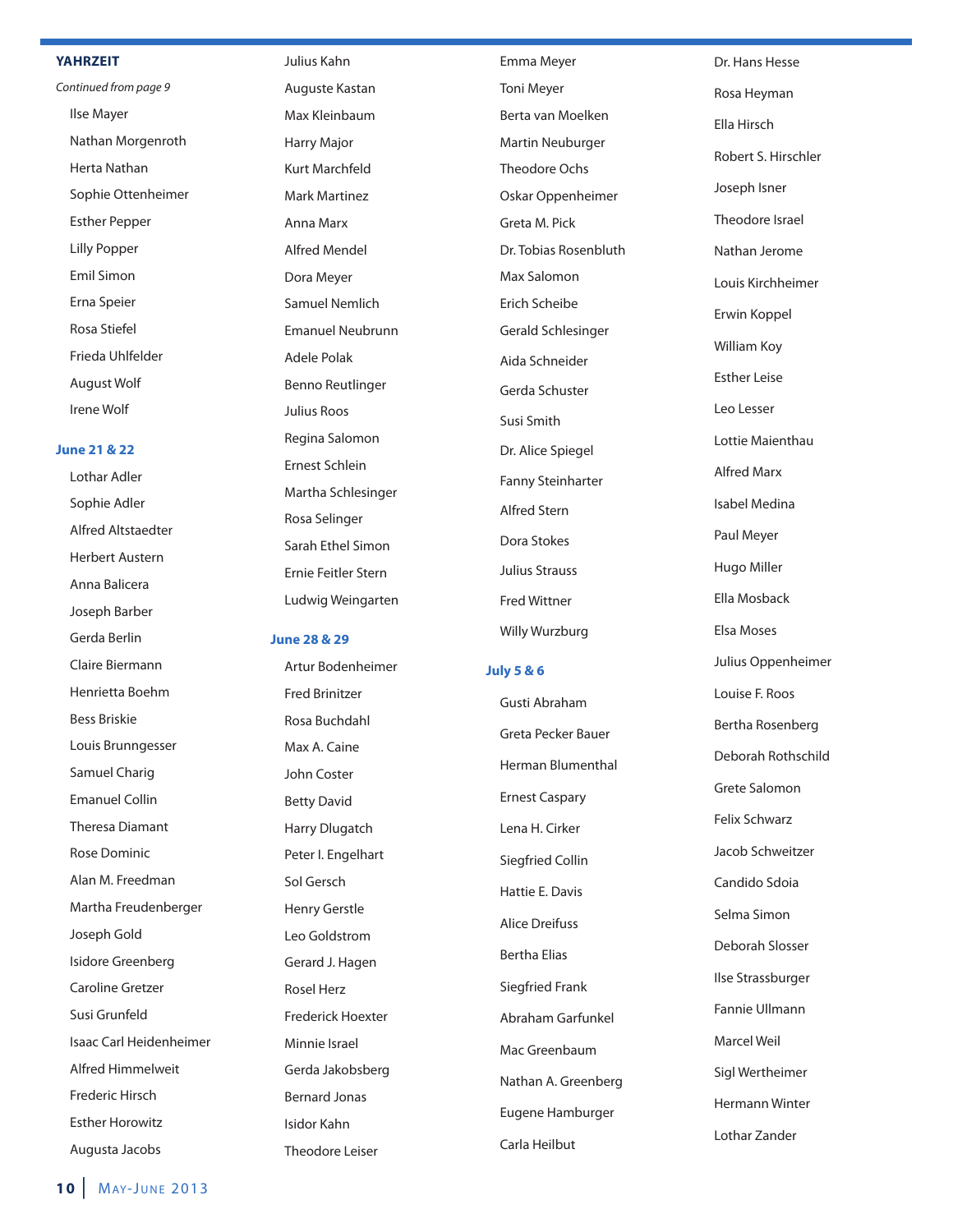## **May 2013 IYYAR-SIVAN 5773**

| <b>SUNDAY</b>      |    | <b>MONDAY</b>                                                                                                       | <b>TUESDAY</b>                                                                                                                                                                                 | <b>WEDNESDAY</b>                                                                                                             | <b>THURSDAY</b>                                                                 | <b>FRIDAY</b>                                                                                          | <b>SATURDAY</b>                                                                                                   |
|--------------------|----|---------------------------------------------------------------------------------------------------------------------|------------------------------------------------------------------------------------------------------------------------------------------------------------------------------------------------|------------------------------------------------------------------------------------------------------------------------------|---------------------------------------------------------------------------------|--------------------------------------------------------------------------------------------------------|-------------------------------------------------------------------------------------------------------------------|
|                    |    |                                                                                                                     |                                                                                                                                                                                                | lyyar 21<br>12:30 pm: Sisterhood<br>4:00 pm: Hebrew School<br>7:30 pm: Jewish Approaches<br>to Contemporary<br>Controversies | lyyar 22<br>n                                                                   | lyyar 23<br>7:30 pm: Kabbalat Shabbat<br>3                                                             | lyyar 24<br>10:00 am: Behar-<br>Bechukotai<br>12:00 pm: The Mishkan<br>T'fillah: A Journey:<br>Not A Destination  |
| lyyar 25           |    | lyyar 26<br>4:00 pm: Hebrew School<br>6:00 pm: Hebrew High<br>School<br>6:00 pm: Kita Chet<br>7:00 pm: Art Opening: | lyyar 27                                                                                                                                                                                       | lyyar 28<br>YOM YERUSHALAYIM<br>12:30 pm: Sisterhood<br>4:00 pm: HS Carnival                                                 | lyyar 29<br>7:00 pm: WHFC:<br>The Ghost Writer                                  | Sivan 1<br>6:00 pm: HS Siyuum &<br><b>Family Service</b>                                               | Sivan <sub>2</sub><br>10:00 am: Bamidbar                                                                          |
|                    | 5  | <b>Travis Poelle</b><br>b<br>7:00 pm: Exercise Class                                                                | 5                                                                                                                                                                                              | 8                                                                                                                            | g                                                                               | 10                                                                                                     |                                                                                                                   |
| Sivan <sub>3</sub> | 12 | Sivan 4<br>7:00 pm: Exercise Class<br>13                                                                            | Sivan 5<br><b>EREV SHVUOT</b><br>6:30 pm: Family Service-<br>Erev Shavuot<br>7:30 pm: Ice Cream Social<br>9:30 pm: Tikkun Leil Shavuot<br>(Social Hall) – Knock on<br>Fort Wash door if locked | Sivan 6<br><b>SHVUOTI</b><br>10:00 am: Shavuot 1<br>(Piano)<br>15                                                            | Sivan <sub>7</sub><br><b>SHVUOT II</b><br>10:00 am: Shavuot 2<br>(Yizkor)<br>16 | Sivan 8<br>6:00 pm: tot Shabbat<br>7:30 pm: BA: At Home<br>Service<br>7:30 pm: HT: Kabbalat<br>Shabbat | Sivan 9<br>Bar Mitzvah of<br>Alejandro Levine<br>10:00 am: Nasso<br>12:00 pm: Levine Bar<br>Mitzvah Luncheon<br>Ħ |
| Sivan 10           |    | Sivan 11<br>7:00 pm: Exercise Class                                                                                 | Sivan 12                                                                                                                                                                                       | Sivan 13<br>12:30 pm: Sisterhood<br>7:30 pm: Jewish Approaches<br>to Contemporary<br>Controversies                           | Sivan 14                                                                        | Sivan 15<br>7:30 pm: Kabbalat Shabbat                                                                  | Sivan 16<br>10:00 am: Beha'alotcha                                                                                |
|                    | 19 | 20                                                                                                                  | 21                                                                                                                                                                                             | 22                                                                                                                           | 23                                                                              | 24                                                                                                     | 25                                                                                                                |
| Sivan 17           |    | Sivan 18<br>7:00 pm: Exercise Class                                                                                 | Sivan 19                                                                                                                                                                                       | Sivan 20<br>12:30 pm: Sisterhood                                                                                             | Sivan 21                                                                        | Sivan <sub>22</sub><br>7:30 pm: Kabbalat Shabbat                                                       |                                                                                                                   |
|                    | 26 | 27                                                                                                                  | 28                                                                                                                                                                                             |                                                                                                                              | 30                                                                              | 31                                                                                                     |                                                                                                                   |

## **June 2013 SIVAN-TAMUZ 5773**

| <b>SUNDAY</b>                       | <b>MONDAY</b>                                                                  | <b>TUESDAY</b> | <b>WEDNESDAY</b>                 | <b>THURSDAY</b>                               | <b>FRIDAY</b>                                                                     | <b>SATURDAY</b>                                                                                                           |
|-------------------------------------|--------------------------------------------------------------------------------|----------------|----------------------------------|-----------------------------------------------|-----------------------------------------------------------------------------------|---------------------------------------------------------------------------------------------------------------------------|
|                                     |                                                                                |                |                                  |                                               |                                                                                   | Sivan 23<br>10:00 am: Shlach                                                                                              |
|                                     |                                                                                |                |                                  |                                               |                                                                                   |                                                                                                                           |
| Sivan 24<br>Celebrate Isreal Parade | Sivan 25<br>July-August<br><b>Bulletin Deadline</b><br>7:00 pm: Exercise Class | Sivan 26       | Sivan 27<br>12:30 pm: Sisterhood | Sivan 28                                      | Sivan 29<br>7:30 pm: Kabbalat Shabbat                                             | Sivan 30<br>Bat Mitzvah of Shira Saar<br>10:00 am: Korach-<br>Rosh Chodesh Tamuz<br>12:00 pm: Adult Ed<br>with Rabbi Gale |
| $\overline{\mathbf{2}}$             | 3                                                                              |                | 5                                | 6                                             | ۰.                                                                                | 8                                                                                                                         |
| <b>Tamuz 1</b>                      | Tamuz 2<br>7:00 pm: Exercise Class                                             | Tamuz 3        | Tamuz 4<br>12:30 pm: Sisterhood  | Tamuz 5<br>7:00 pm: WHFC:<br>Mid-August Lunch | Tamuz <sub>6</sub><br>6:00 pm: Tot Shabbat<br>7:30 pm: Kabbalat Shabbat           | Tamuz 7<br>10:00 am: Chukat<br>12:00 pm: Adult Ed<br>with Rabbi Gale<br>7:00 pm: WHFC:<br>Meet the Filmmakers             |
| 9                                   | 10                                                                             | 11             | 12                               | 13                                            | 14                                                                                | 15                                                                                                                        |
| Tamuz 8                             | Tamuz 9<br>7:00 pm: Exercise Class                                             | Tamuz 10       | Tamuz 11<br>12:30 pm: Sisterhood | Tamuz 12                                      | Tamuz 13<br>7:30 pm: Kabbalat Shabbat-<br>Gay Pride (Lay Led -<br>R. Wenig/Piano) | Tamuz 14<br>10:00 am: Balak                                                                                               |
| 16                                  | 17                                                                             | 18             | 19                               | 20                                            | 21                                                                                | 22                                                                                                                        |
| Tamuz 15                            | Tamuz 16                                                                       | Tamuz 17       | Tamuz 18<br>12:30 pm: Sisterhood | Tamuz 19                                      | Tamuz 20<br>7:30 pm: Kabbalat Shabbat-<br>Gay Pride                               | Tamuz 21<br>10:00 am: Pincas                                                                                              |
| Tamuz 22                            |                                                                                |                |                                  |                                               |                                                                                   |                                                                                                                           |
| 23/30                               | 24                                                                             | 25             | 26                               |                                               | 28                                                                                |                                                                                                                           |